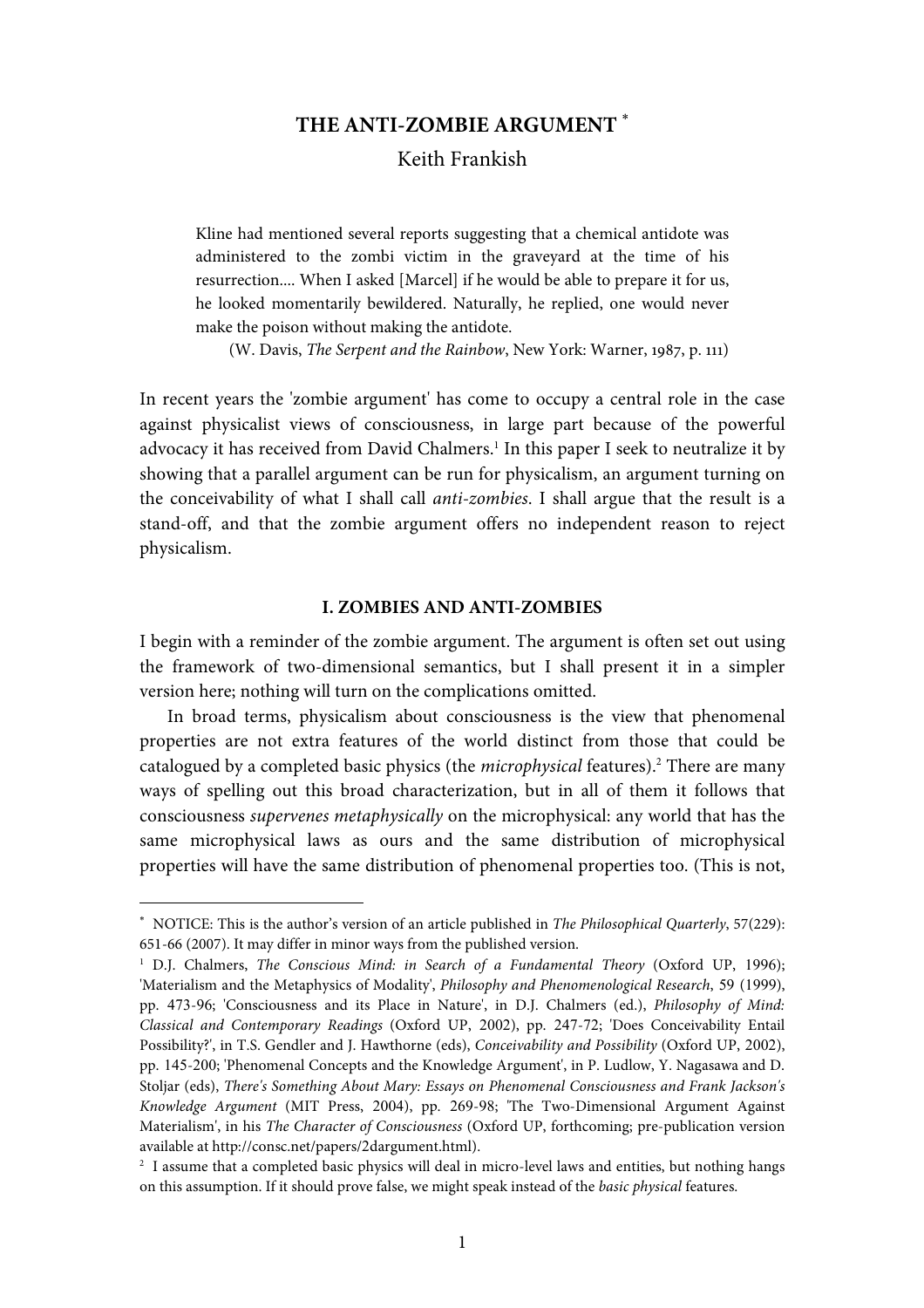of course, to say that those microphysical features are necessary for consciousness: a physicalist in the present sense can allow that there are worlds where consciousness is non- physically realized.) I shall assume that the converse entailment also holds: that if consciousness supervenes metaphysically on the microphysical, then physicalism is true. This is a widespread assumption on both sides of the debate, and in the present context in particular it is unlikely to be challenged. The only view admitting metaphysical supervenience without physicalism is one which posits metaphysically necessary bridging laws linking microphysical properties with distinct phenomenal ones, and this is not a view which defenders of the zombie argument can consistently endorse. (To hold that the laws of nature are metaphysically necessary is, in effect, to deny that whatever is clearly conceivable is metaphysically possible, which is a key premise of the zombie argument.) Thus, if we use the term 'physical' for properties that are either microphysical or metaphysically supervenient on the microphysical, then physicalism about consciousness can be conveniently expressed as the view that consciousness is a physical phenomenon.

 Dualism, in contrast, is the view that consciousness is not a physical phenomenon — phenomenal properties are extra features of the world, over and above the microphysical ones, so consciousness does not supervene metaphysically on the microphysical.

I shall call an object x a *physical duplicate* of an object y if x is a duplicate of y in all microphysical respects, and hence in all physical ones. Then zombies are beings which are physical duplicates of us, inhabiting a world which is a physical duplicate of ours, but lacking consciousness. That is, zombies share all of our physical properties, but are not conscious.<sup>3</sup> The zombie argument for dualism is this:

- 1. Zombies are conceivable
- 2. If zombies are conceivable, then zombies are metaphysically possible
- 3. If zombies are metaphysically possible, then consciousness is non-physical
- 4. So consciousness is non-physical.<sup>4</sup>

The sort of conceivability involved here is, in Chalmers' terms (see 'Does Conceivability Entail Possibility?'), ideal and primary. A state of affairs is ideally conceivable if its conceivability cannot be defeated by better reasoning. A state of affairs is primarily conceivable if for all we know a priori it might actually obtain. Primary conceivability is thus an a priori matter, constrained only by logic and the meanings of the terms involved. (In contrast, a state of affairs is secondarily conceivable if it conceivably might have obtained, given how the world actually is.)

 The zombie argument has a good claim to soundness. Premise (1) is plausible. As Chalmers puts it (The Conscious Mind, p. 96), his zombie twin is 'just something physically identical to me, but which has no conscious experience — all is dark inside',

<sup>&</sup>lt;sup>3</sup> See, e.g., Chalmers, *The Conscious Mind*, pp. 94-5.

<sup>4</sup> See, e.g., Chalmers, 'Consciousness and its Place in Nature', p. 249.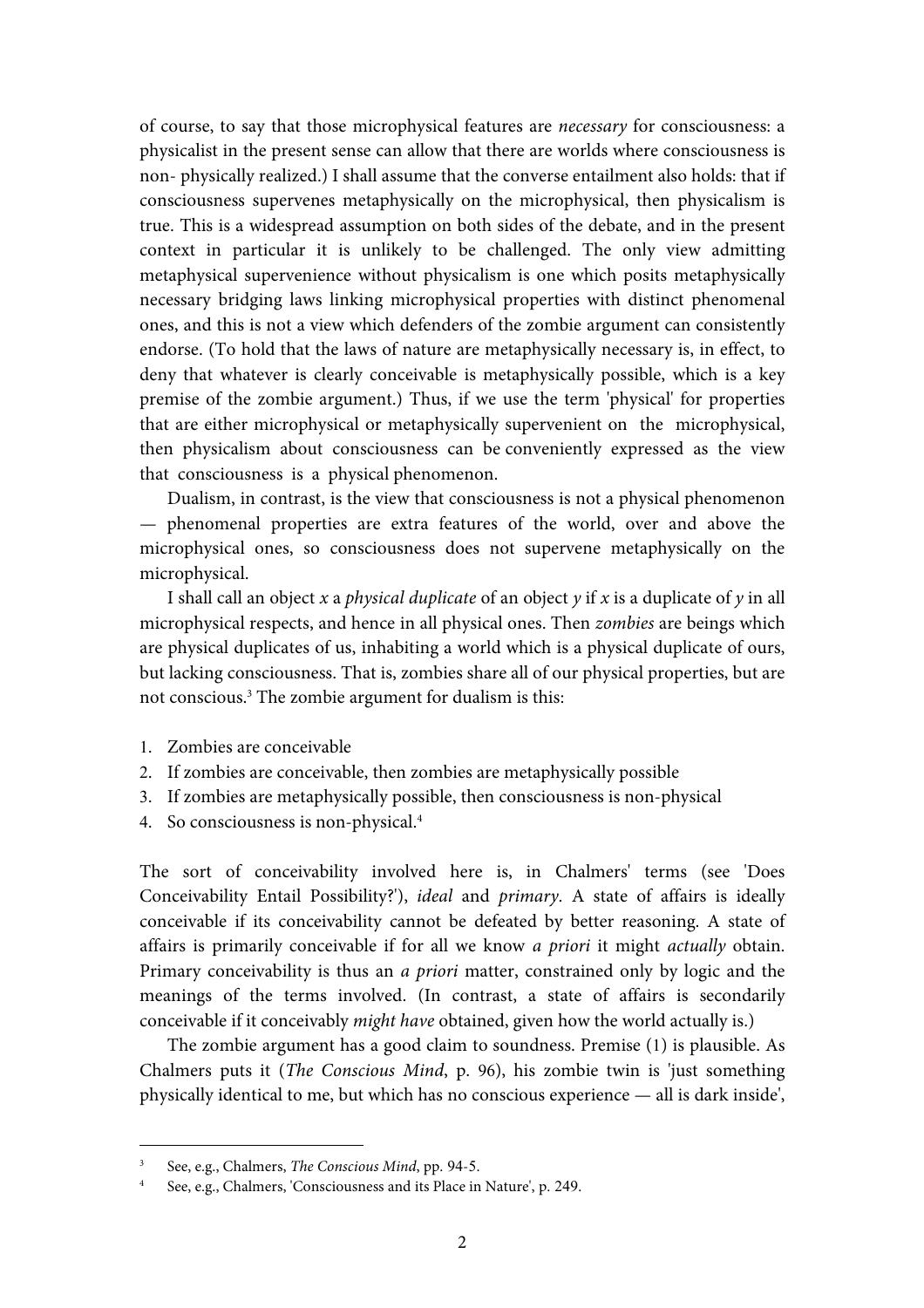and this description seems coherent. (It may be objected that the claim that zombies are conceivable begs the question against interactionist forms of dualism: we can imagine subtracting consciousness while leaving the physical world unchanged only if we assume that consciousness does not affect the physical world. I shall address this point later.)

 Premise (2) is an instance of what I shall refer to as the CP thesis, the thesis that if a situation is ideally conceivable, then it is metaphysically possible. (Henceforth I shall write simply of possibility; the variety in question will always be the metaphysical one.) The CP thesis is controversial, but a strong case can be made for it. The most important objection to the thesis arises from a posteriori necessities. Water is necessarily  $H_2O$ , but this is not knowable *a priori*, and it is primarily conceivable that water is something else. It is arguable, however, that primary conceivability always corresponds to some genuine possibility, reflecting the primary intensions of the concepts involved. (The primary intension of a concept specifies what the concept refers to in the actual world, or in any world considered as actual. It can roughly be thought of as a description of the characteristic features by which we identify the concept's referent.) Thus the primary conceivability of water's not being  $H_2O$ corresponds to the genuine possibility that a substance with the identifying features of water (liquid, colourless, odourless, drinkable, etc.) is not  $H_2O$ . We are misled only if we wrongly describe this as the possibility that water is not  $H_2O$ . Moreover, it is arguable that in the case of consciousness we cannot be misled in this way, since anything that possesses the identifying features of consciousness is consciousness or at any rate something just as problematic as consciousness.<sup>5</sup>

 Premise (3) is uncontroversial. If it is possible for a creature to possess all our physical properties without possessing our phenomenal properties, then the latter are not among the former.

 Physicalist responses to the zombie argument usually attack one or other of premises (1) and (2), the more radical physicalists denying (1), the more conservative ones accepting (1) but denying (2). Chalmers dubs the former 'type-A' materialists, the latter 'type-B'.<sup>6</sup>

 I shall adopt a different approach, showing that we can construct an exactly parallel argument for physicalism. I begin by introducing the notion of an anti-

<sup>5</sup> For detailed discussion and defence of the CP thesis, see Chalmers, 'Does Conceivability Entail Possibility?'.

<sup>6</sup> For type-A positions, see, e.g., D.M. Armstrong, A Materialist Theory of the Mind (London: Routledge, 1968); D.C. Dennett, Consciousness Explained (Boston: Little, Brown, 1991); R. Kirk, Zombies and Consciousness (Oxford UP, 2005); D. Lewis, 'What Experience Teaches', in W. Lycan (ed.), Mind and Cognition (Oxford: Blackwell, 1990), pp. 499-519. For type-B positions, see, e.g., P. Carruthers, Phenomenal Consciousness: a Naturalistic Theory (Cambridge UP, 2000); C.S. Hill, 'Imaginability, Conceivability and the Mind-Body Problem', Philosophical Studies, 87 (1997), pp. 61- 85; J. Levine, Purple Haze: the Puzzle of Consciousness (Oxford UP, 2001); B. Loar, 'Phenomenal States', in N. Block, O. Flanagan, and G. Güzeldere (eds), The Nature of Consciousness: Philosophical Debates (MIT Press, 1997), pp. 597-616; W.G. Lycan, Consciousness and Experience (MIT Press, 1996); D. Papineau, Thinking about Consciousness (Oxford UP, 2002).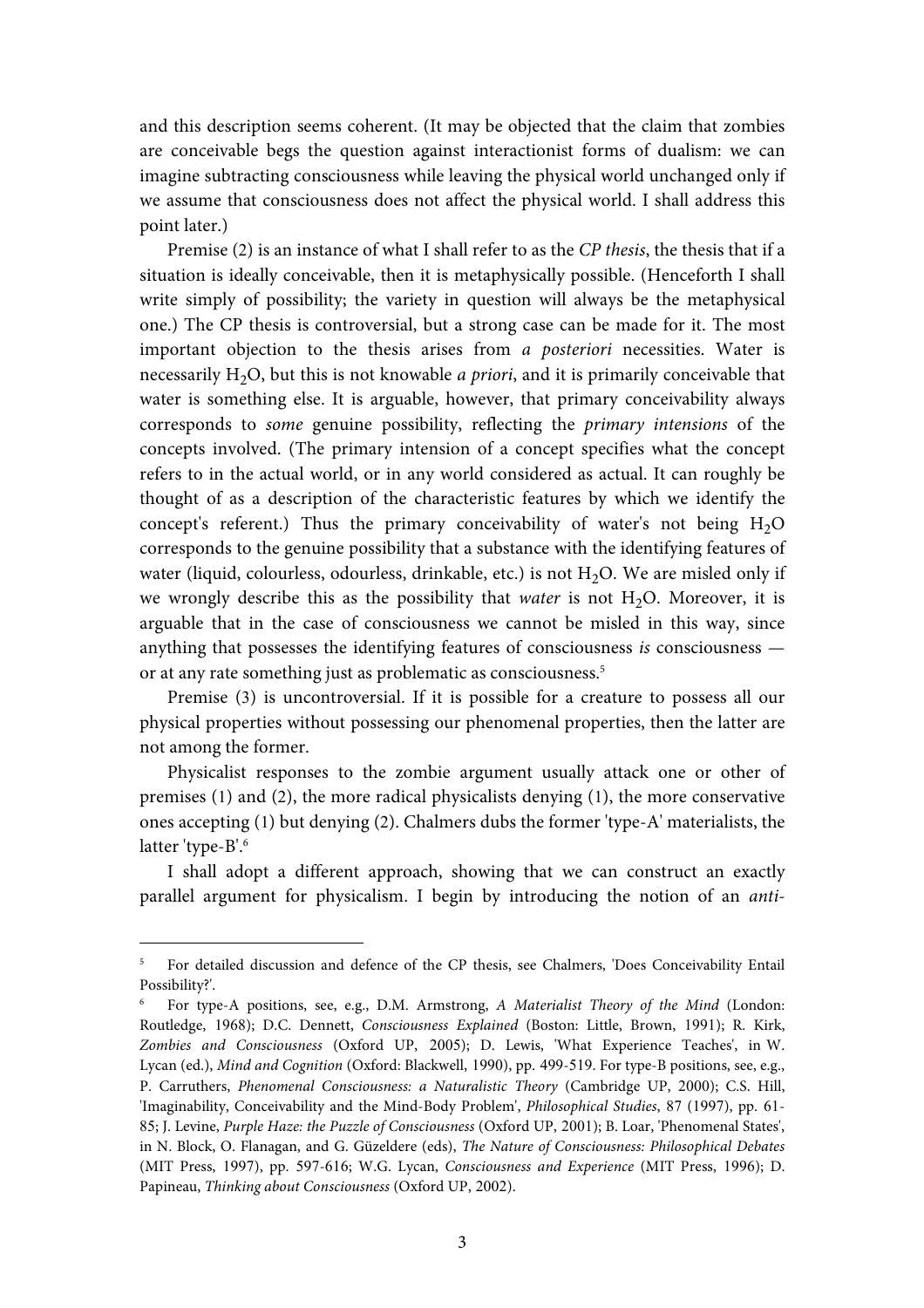zombie. I shall call an object x a bare physical duplicate of an object y if x is a physical duplicate of  $y$  and has no further properties of a non-physical kind. Then we can define anti-zombies as beings which are bare physical duplicates of us, inhabiting a universe which is a bare physical duplicate of ours, but none the less having exactly the same conscious experiences as we do. That is, in the anti-zombie world consciousness is a physical phenomenon, supervening metaphysically on the world's microphysical features — in virtue of token identities, say. (It is worth stressing that the anti-zombie world is one in which consciousness is metaphysically, not merely nomologically, supervenient on the microphysical. If the microphysical features were only causally sufficient for the phenomenal ones, consciousness would not be a physical phenomenon in the present sense.) Of course, if physicalists are right, then we are anti-zombies, but to a dualist the notion of an anti-zombie will presumably seem as outlandish as that of a zombie does to a physicalist.

 The anti-zombie argument for physicalism is this (the notion of conceivability involved is the same as in the zombie argument, and 'possible' means metaphysically possible):

- 5. Anti-zombies are conceivable
- 6. If anti-zombies are conceivable, then anti-zombies are possible
- 7. If anti-zombies are possible, then consciousness is physical
- 8. So consciousness is physical.

Again the argument has a strong claim to soundness. Premise (5) is plausible. My antizombie twin is just something which is physically identical with me, and has no nonphysical properties, but which has conscious experience — the lights are on inside. The description seems as coherent as that of a zombie. (As with the parallel claim about zombies, there is an assumption here that consciousness has no physical effects; I shall discuss this shortly.) It might be objected that there is an asymmetry between (1) and (5), in that the latter requires us to embed a totality-clause ('no further properties of a non-physical kind') under the conceivability-operator, whereas the former does not. However, it is not clear that this makes (5) less plausible, and both premises are on a par to the extent that they both require us to conceive of the absence of something — phenomenal properties in one case, non-physical properties in the other.

 The other premises are also plausible. The case for accepting (6) is the same as that for accepting (2), namely, that it is an application of the CP thesis. Premise (7) requires explanation, but, like (3), should be uncontroversial. In the anti-zombie world consciousness is physical, so the microphysical features of that world (the laws and distribution of properties) are metaphysically sufficient for consciousness, and any world with the same microphysical features will have the same distribution of phenomenal properties. But by definition our world has the same microphysical features as the anti-zombie one. Hence the microphysical features of our world are metaphysically sufficient for the existence of consciousness. So the following is true: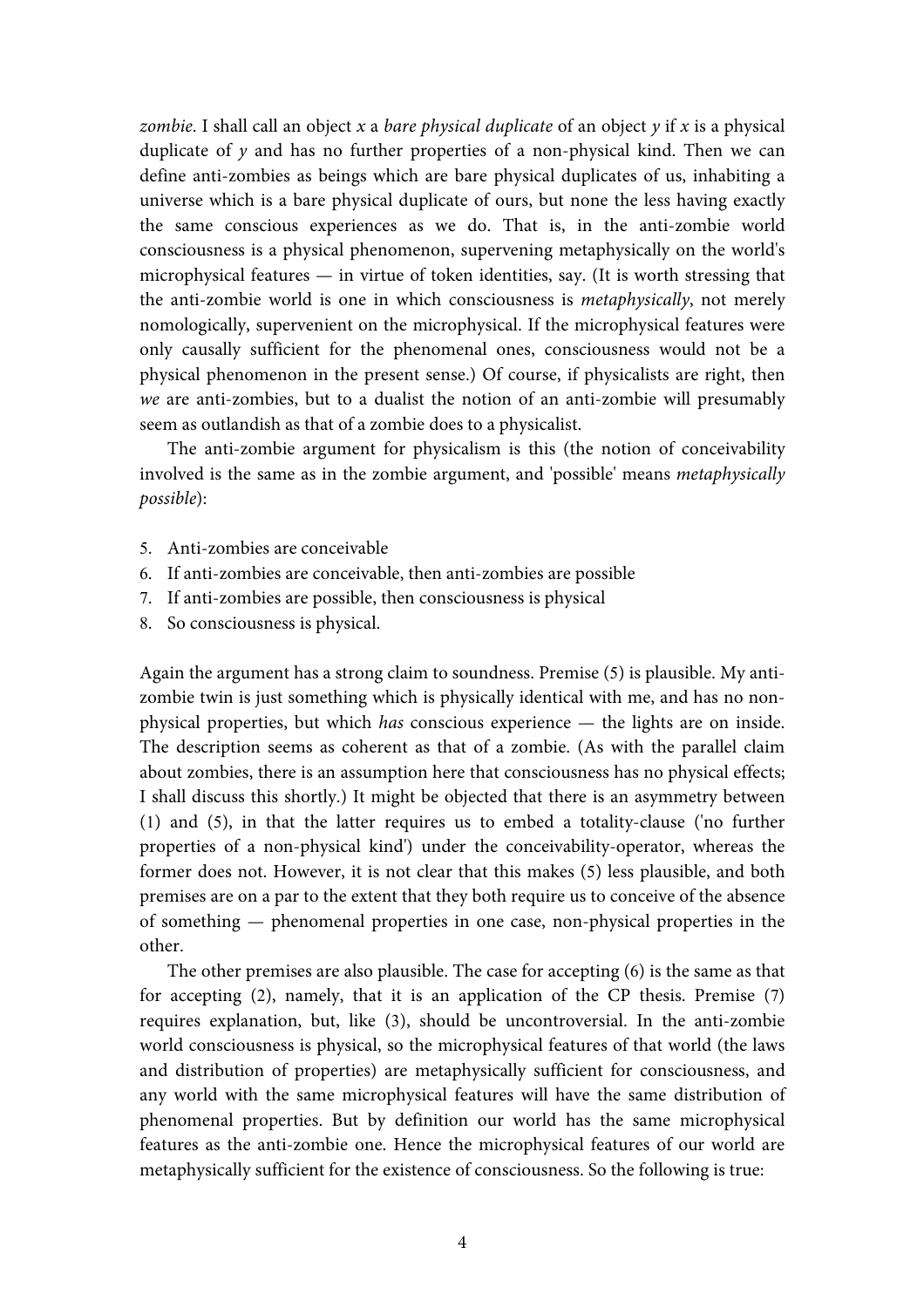9. If anti-zombies are possible, then the microphysical features of our world are metaphysically sufficient for the existence of consciousness.

Given the assumption that metaphysical supervenience entails physicalism, this is equivalent to (7). It might be objected that all this shows is that we have a physical form of consciousness: it does not rule out the possibility that we have a non-physical form as well. Perhaps we possess two otherwise identical sets of phenomenal properties, one physical in character, the other non-physical. This worry can be dismissed, however. Even if the suggestion is coherent (and it is not clear that it is), there is absolutely no reason to suppose that it is true, and considerations of simplicity tell overwhelmingly against it.

 This, then, is the anti-zombie argument. It may seem strange to claim that the mere conceivability of physicalism entails its truth, but the general strategy is the same as that employed in the zombie argument. In each case the CP thesis is used to move from a psychological claim to a metaphysical one. In the zombie case we imagine subtracting our consciousness while leaving our physical features intact, and conclude that consciousness is non-physical. In the anti-zombie case we imagine subtracting our (putative) non-physical features while leaving our consciousness intact, and conclude that consciousness is physical. If the strategy is sound in the one case, then it is sound in the other.<sup>7</sup>

#### **II. COMMENTS AND AN OBJECTION**

I shall say more in defence of the anti-zombie argument shortly. Before doing so, however, I shall add some points of clarification and comparison, and address a possible objection.

 First, the conclusion of the anti-zombie argument is that consciousness is actually physical, not that it is necessarily physical. If sound, the argument establishes that the microphysical features of our world are metaphysically sufficient for consciousness, and thus that consciousness is physical in our world. It does not show that those features are metaphysically necessary for consciousness, and therefore does not rule out functionalist versions of physicalism, according to which consciousness is in fact microphysically realized but could have been realized in other ways.

 Secondly, the effect of the argument is to put pressure on the CP thesis. The zombie and anti-zombie arguments cannot both be sound, so if both zombies and anti-zombies are conceivable, then (assuming (3) and (7) are accepted) conceivability does not entail possibility. The argument is similar to one advanced by Stephen Yablo,

<sup>7</sup> The idea that the zombists' weapons can be turned against themselves is not new, and both Peter Marton and Scott Sturgeon have employed versions of the strategy: see P. Marton, 'Zombies versus Materialists: the Battle for Conceivability', Southwest Philosophy Review, 14 (1998), pp. 131-8; S. Sturgeon, Matters of Mind: Consciousness, Reason and Nature (London: Routledge, 2000), pp. 115-16. However, their arguments, unlike the present one, take a metamodal form.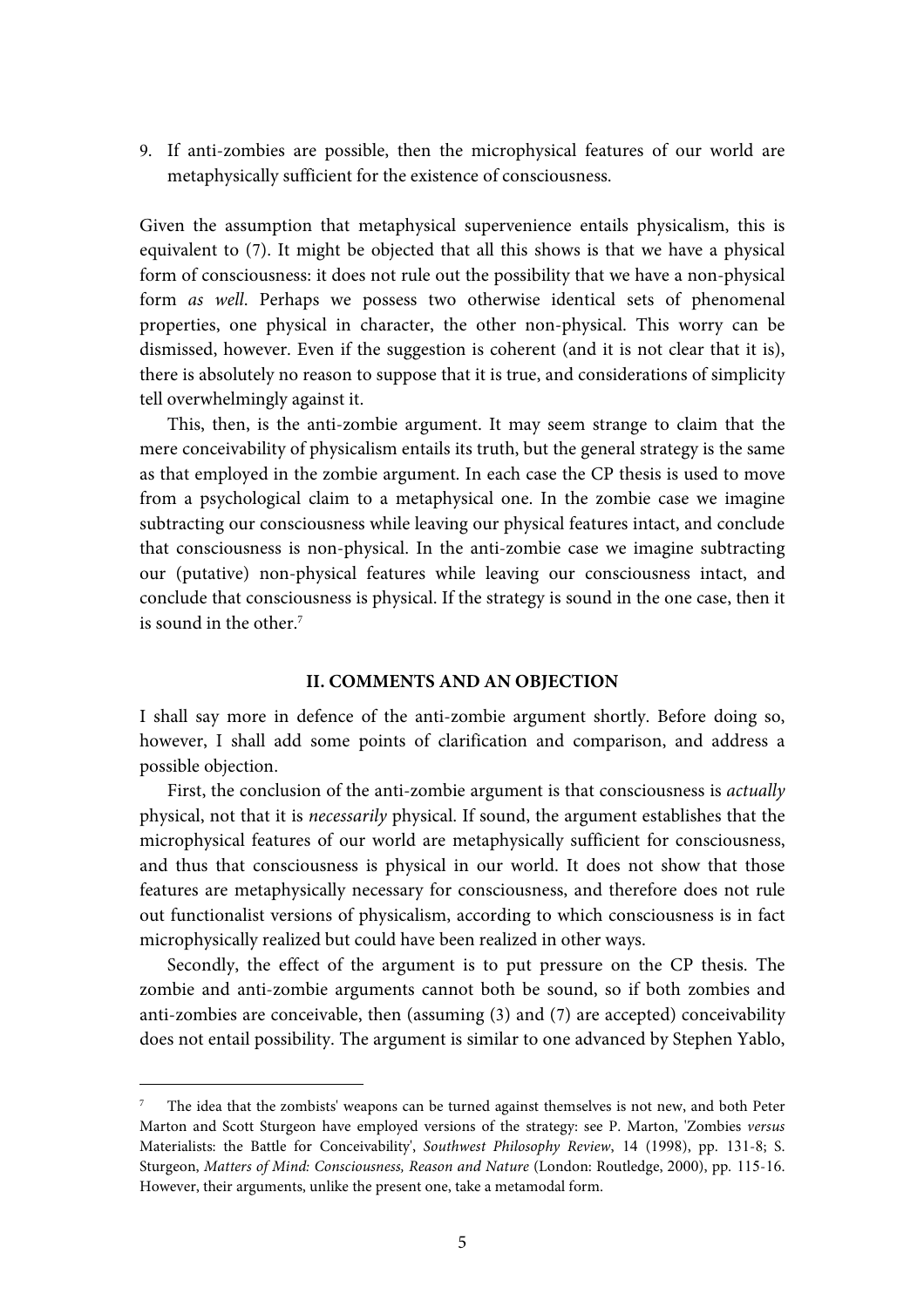which turns on the conceivability of a necessarily existing god.<sup>8</sup> It seems that we can conceive both of the existence of such a being and of its non-existence. But these conceptions cannot both correspond with genuine possibilities, since a necessarily existing being exists in all worlds if it exists in any. Again the CP thesis comes under pressure.

 Thirdly, the anti-zombie argument should be distinguished from a metamodal argument for physicalism, outlined by Chalmers (who does not, of course, endorse it). Let  $p$  be the conjunction of all microphysical truths about the world and  $q$  an arbitrary phenomenal truth. Then

- 11. It is conceivable that  $p \supset q$  is necessary
- 12. If it is conceivable that  $p \supset q$  is necessary, then it is possible that  $p \supset q$  is necessary [CP thesis]
- 13. If it is possible that  $p \supset q$  is necessary, then  $p \supset q$  is necessary [S5 principle MLp  $\supset$  $Lp$
- 14. If  $p \supset q$  is necessary, then consciousness is physical
- 15. So consciousness is physical.<sup>9</sup>

-

(A parallel argument for dualism can be obtained by substituting 'not necessary' for 'necessary' and 'non-physical' for 'physical' throughout.) Closely related metamodal arguments have also been outlined by Peter Marton and Scott Sturgeon.<sup>10</sup>

 Crucially, this argument differs from the anti-zombie argument in that it involves conceiving of the truth of a modal claim about the space of possible worlds. This feature may be a serious weakness, for it is arguable that the CP thesis applies only to non-modal claims about the distribution of properties within worlds; indeed, since the space of possible worlds is unique, conceiving of different spaces is tantamount to conceiving of the falsity of the CP thesis, as Chalmers points out.<sup>11</sup> The anti-zombie argument, in contrast, does not suffer from this weakness. To conceive of antizombies, we simply have to imagine a world where the relation between a being's phenomenal properties and its underlying microphysical ones is such that the former are not further properties over and above the latter — for example, where the relation is one of token identity. If it is possible for such a relation to hold, then a modal claim follows, as spelt out in (9), but the claim need not form part of the original conception. Physicalism entails a modal thesis, but need not be conceived as one.

 Fourthly, the anti-zombie argument lacks a certain weakness possessed by its opposite number. The problem is that it is arguable that microphysical concepts pick

<sup>8</sup> S. Yablo, 'Concepts and Consciousness', Philosophy and Phenomenological Research, 59 (1999), pp. 455-63.

<sup>9</sup> Adapted from Chalmers, 'The Two-Dimensional Argument Against Materialism', online prepublication version, §8.

<sup>&</sup>lt;sup>10</sup> Marton, 'Zombies versus Materialists: the Battle for Conceivability'; Sturgeon, *Matters of Mind*, pp. 115-16.

<sup>&</sup>lt;sup>11</sup> See Chalmers, 'Materialism and the Metaphysics of Modality' and 'The Two- Dimensional Argument Against Materialism'.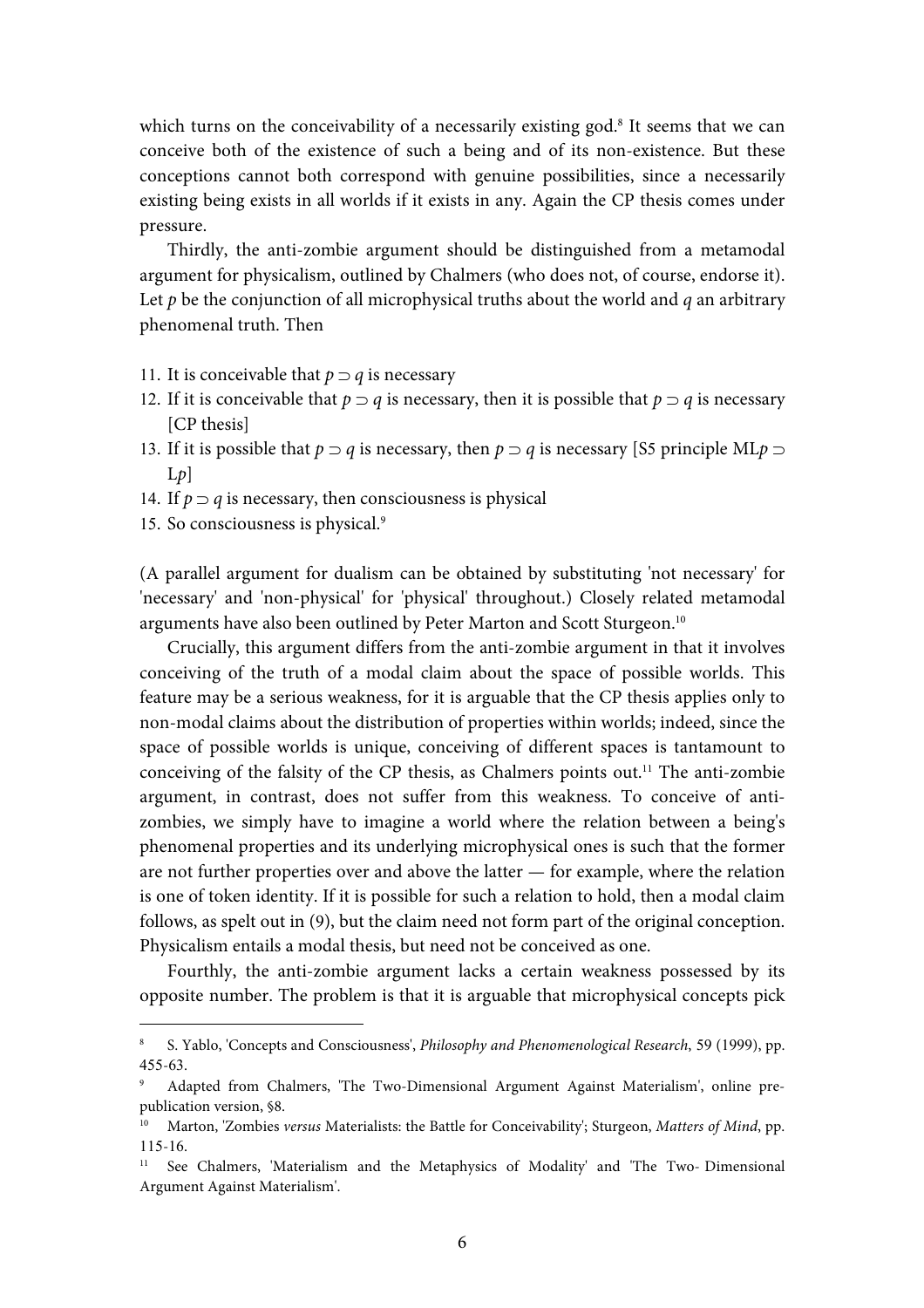out their referents by their causal roles, rather than by their intrinsic natures. If so, then in conceiving of a microphysical duplicate of our world, we shall be conceiving merely of a structural duplicate — a world with functionally identical microphysical properties, distributed in the same way. And the primary conceivability of such a world can show only that consciousness does not supervene on the microphysical structure of our world. It leaves open the possibility that there is an a posteriori necessity linking consciousness with the intrinsic nature of the microphysical properties involved — a view which is a form of Russellian monism rather than dualism.<sup>12</sup> No corresponding loophole exists in the anti-zombie argument. Assuming that the CP thesis is sound, the primary conceivability of an anti-zombie world establishes that it is possible for consciousness to supervene metaphysically on the microphysical structure of our world, which in turn establishes that this structure is metaphysically sufficient for consciousness, whatever the intrinsic nature of the microphysical properties involved.

 With these points made, I turn to an objection. This is that the anti-zombie argument begs the question against interactionist dualism.<sup>13</sup> The thought is that we can conceive of a (temporally extended) bare physical duplicate of the actual world only if we assume that the actual world is physically closed under causation. For if some physical events in the actual world are partially determined by facts about a nonphysical consciousness, then it is obvious that in a purely physical world with the same microphysical laws and the same initial distribution of microphysical properties, events would unfold differently.<sup>14</sup> At first sight, it might seem that this objection is innocuous, since a very similar one applies to the zombie argument, which also requires us to conceive of a physically identical world without consciousness. Both arguments assume that interactionist dualism is false. This is not the end of the matter, however. Begging the question against interactionist dualism is, arguably, a more serious sin for an anti-dualist argument than for a pro-dualist one. Moreover, the zombie argument can be modified so that it does not beg this question, giving an argument which interactionist dualists could endorse. A world superficially like ours and with the same distribution of phenomenal properties, but physically closed under causation (any causal gaps being filled by physical substitutes for what are actually non-physical processes), I shall call  $w_{pc}$  (for *physically closed*). This world  $w_{pc}$  might still contain non-physical properties, provided they are epiphenomenal. Beings that are physical duplicates of the inhabitants of  $w_{nc}$  but are not conscious are *zombies*<sub>pc</sub>. The interactionist dualist can run a modified zombie argument to the conclusion that consciousness is non-physical in  $w_{pc}$ . (Zombies<sub>pc</sub> are conceivable and therefore possible, so the microphysical features of  $w_{pc}$  are not metaphysically sufficient for

<sup>&</sup>lt;sup>12</sup> See Chalmers, *The Conscious Mind*, pp. 134-6, and 'Consciousness and its Place in Nature', pp. 256-7, 265-7.

<sup>&</sup>lt;sup>13</sup> I am grateful to Bob Kirk for pressing me to address this objection, and for suggesting the modified version of the zombie argument discussed below.

<sup>&</sup>lt;sup>14</sup> See J. Perry, *Knowledge, Possibility, and Consciousness* (MIT Press, 2001), pp. 72-7.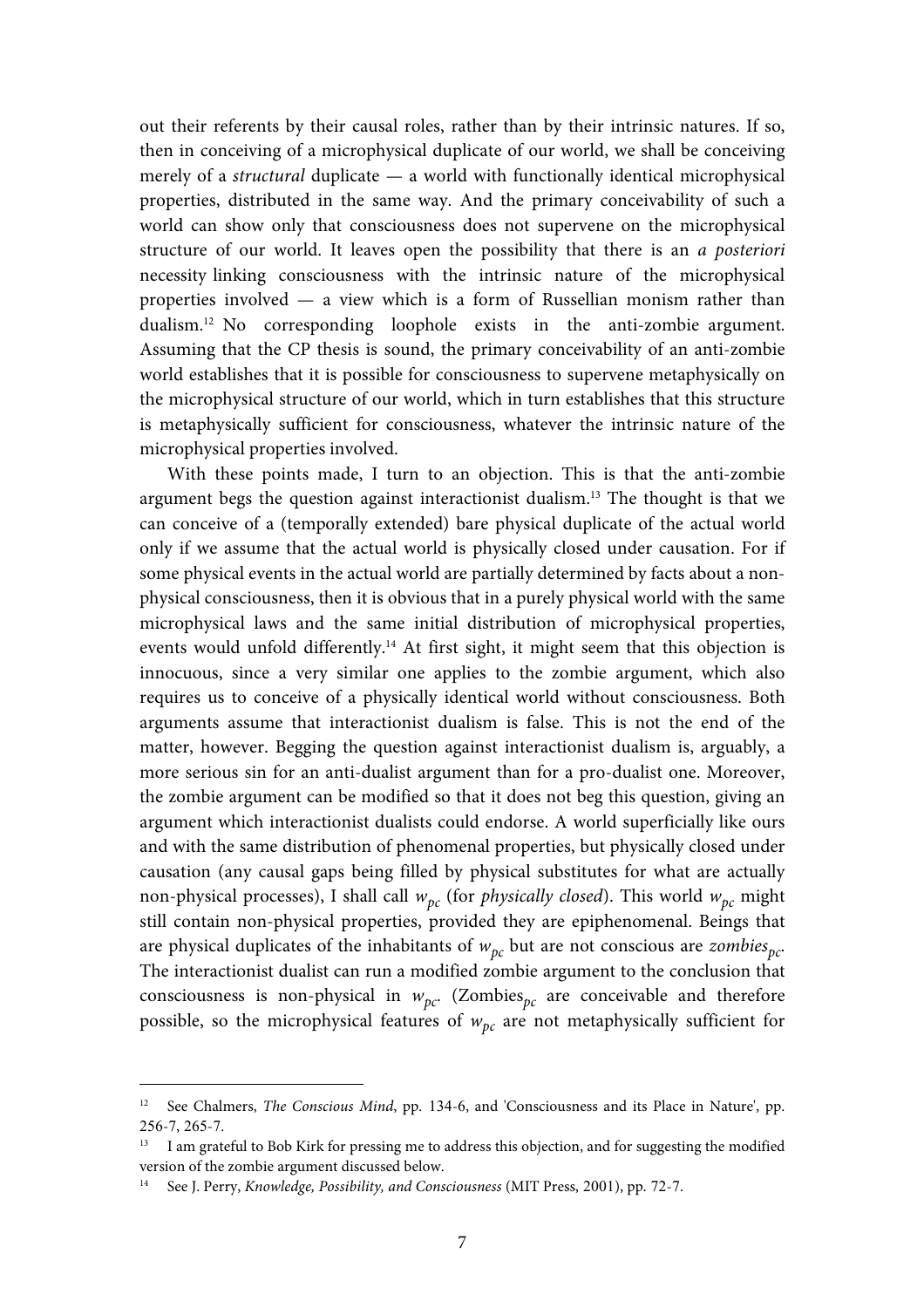consciousness.) Since physicalists will say that  $w_{pc}$  is the actual world, it follows that physicalism about consciousness is false.

Similarly, however, *anti-zombies*<sub>pc</sub> can be defined as beings that are bare physical duplicates of the inhabitants of  $w_{pc}$  but none the less have exactly the same conscious experiences as they do. Then a modified anti-zombie argument can support the conclusion that consciousness is physical in  $w_{pc}$ . (Anti-zombies<sub>pc</sub> are conceivable and therefore possible, so the microphysical features of  $w_{pc}$  are metaphysically sufficient for consciousness.) This does not entail that physicalism is true, of course; to reach that conclusion would need the additional premise that the actual world is physically closed under causation. However, it does cancel out whatever reason the modified version of the zombie argument provides for thinking that physicalism is false, and interactionist dualists must either refute it or cease to employ that argument.

 In what follows I shall focus on the original versions of the two arguments. Since those versions assume that the actual world is physically closed under causation, there is no difference between zombies and zombies $_{bc}$  or between anti-zombies and antizombies $_{bc}$ , and the central conceivability issues are the same in both cases.

#### **III. THE MORAL FOR ZOMBISTS**

How should advocates of the zombie argument ('zombists') respond to the antizombie argument? Since they endorse the CP thesis, they must accept (6), and as I have shown, (7) is uncontroversial. Their only option, then, is to deny (5), that antizombies are conceivable. The same conclusion can be reached by a different route. Zombists maintain that zombies are possible. But the possibility of zombies is incompatible with that of anti-zombies. For if there is an anti-zombie world, then its microphysical features are metaphysically sufficient for consciousness. Hence there is no world with the same microphysical features but without consciousness, that is, no zombie world. Another way of making the point is that the unique possible world which is a bare physical duplicate of the actual world ( $w_{bb}$  for *bare physical*; this will be the actual world itself, if the actual world has no non-physical features) ought to be a zombie world, if any is. But  $w_{bp}$  is also the only candidate for an anti-zombie world. In effect, then, the proponents of the two arguments disagree as to whether the inhabitants of  $w_{bp}$  are conscious. If they are not, then  $w_{bp}$  is properly described as a zombie world, and zombies are possible; if they are, then  $w_{bp}$  is properly described as an anti-zombie world, and anti-zombies are possible. But of course the two sides cannot both be right. Either the inhabitants of  $w_{bp}$  are conscious or they are not. Thus the possibility of zombies is incompatible with that of anti-zombies. And if conceivability entails possibility, then it follows that the conceivability of zombies is incompatible with that of anti-zombies.

 In short, physicalists have been giving zombists too easy a ride. It seemed that if the CP thesis were sound, all zombists had to do was to show that there is no incoherence in the notion of a zombie. But in fact they also have to show that there is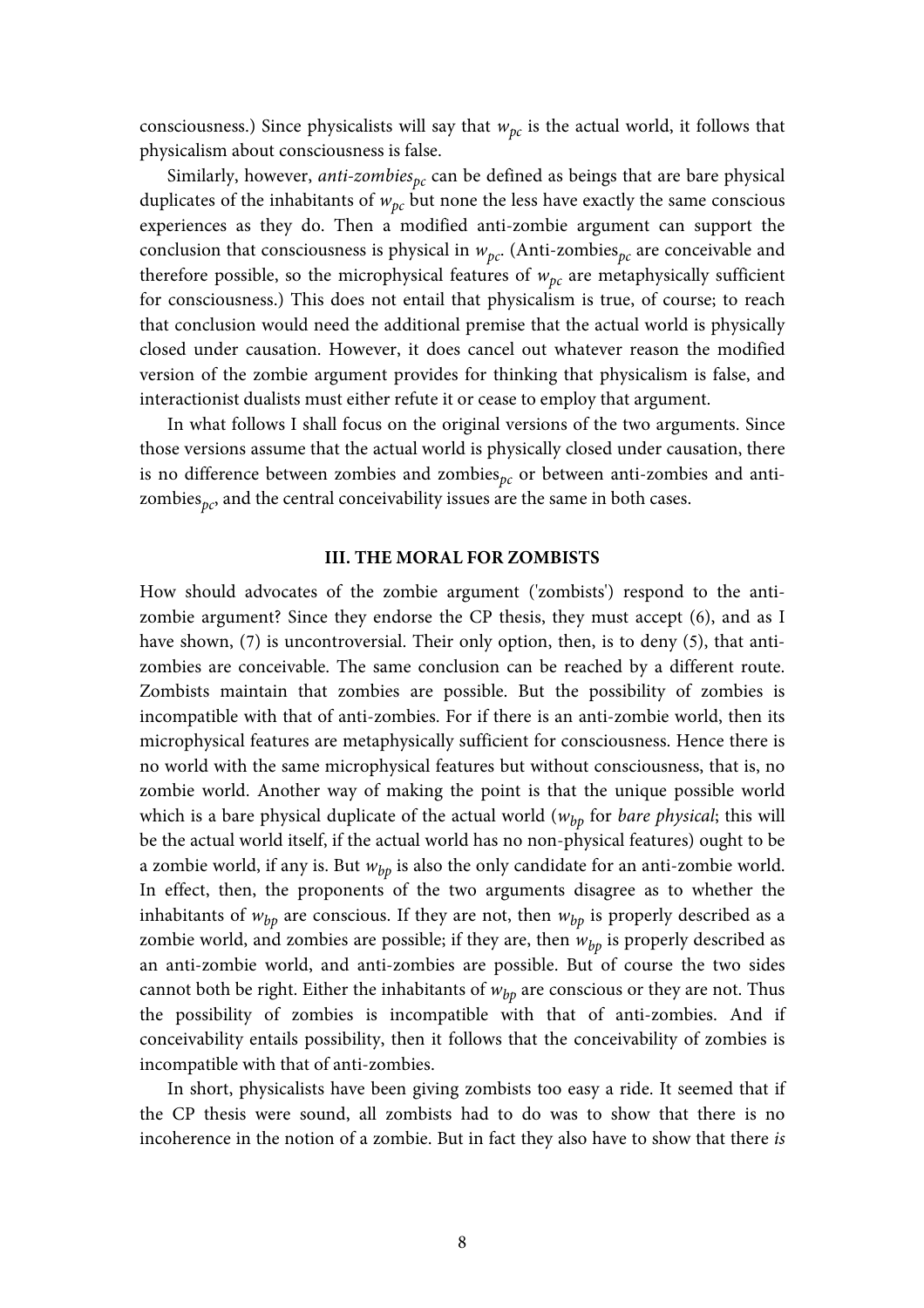an incoherence in the notion of an anti-zombie. This involves a significant shift of the burden of proof. As Chalmers himself explains:

In general, a certain burden of proof lies on those who claim that a given description is logically impossible.... If no reasonable analysis of the terms in question points towards a contradiction, or even makes the existence of a contradiction plausible, then there is a natural assumption in favour of logical possibility.<sup>15</sup>

I shall now argue that zombists cannot shoulder this burden, and thus that the zombie argument fails. I shall begin by making the case for the conceivability of anti-zombies, and then deal with some possible counter-arguments. Most of the issues are familiar from the literature, but the present context will cast them in a different light.<sup>16</sup>

### **IV. CONCEIVING OF ANTI-ZOMBIES**

As Chalmers notes in 'Does Conceivability Entail Possibility?', conceivability can be either negative or positive. A state of affairs is negatively conceivable if the hypothesis that it obtains cannot be ruled out a priori, i.e., if there is no contradiction latent in it. A state of affairs is positively conceivable if we can imagine a scenario in which the state of affairs holds, and we can flesh out this scenario to an arbitrary degree of detail. Prima facie, anti-zombies are conceivable in both senses. To claim that anti-zombies are negatively conceivable is, in effect, to claim that for all we know a priori, the phenomenal properties of experience might be physical ones, whether neurological or functional. This claim involves no obvious contradiction. As Locke observed, we cannot rule out a priori the possibility that God might, if he pleased, give systems of matter the power to perceive and think.<sup>17</sup>

 It might be suggested that on analysis, the concept of a phenomenal property turns out to be that of a non-physical property (an essentially subjective one, say), so that it is a priori that phenomenal concepts do not apply to anything in the anti-zombie world. This is not persuasive, however. We may have a concept like this (the traditional philosophical concept of qualia, perhaps), but physicalists simply deny that consciousness is to be characterized in terms of it. Instead, they define phenomenal properties in a more neutral way, as those properties we refer to when we talk of what

<sup>&</sup>lt;sup>15</sup> Chalmers, *The Conscious Mind*, p. 96. By 'logically impossible' he means 'inconceivable': see 'Materialism and the Metaphysics of Modality', p. 477.

<sup>&</sup>lt;sup>16</sup> Peter Marton has also argued in his 'Zombies versus Materialists' that the CP thesis can be used to shift the burden of proof onto the zombist. He points out that if physicalism is treated as a supervenience thesis, then if it is false, it is necessarily false, and hence impossible. But given the CP thesis, if a state of affairs is impossible, then it is inconceivable. Since zombists reject physicalism and endorse the CP thesis, they must therefore show that physicalism is inconceivable.

<sup>&</sup>lt;sup>17</sup> Locke, An Essay Concerning Human Understanding, 5th edn (London: Dent, 1961), Vol. II, pp. 146-7.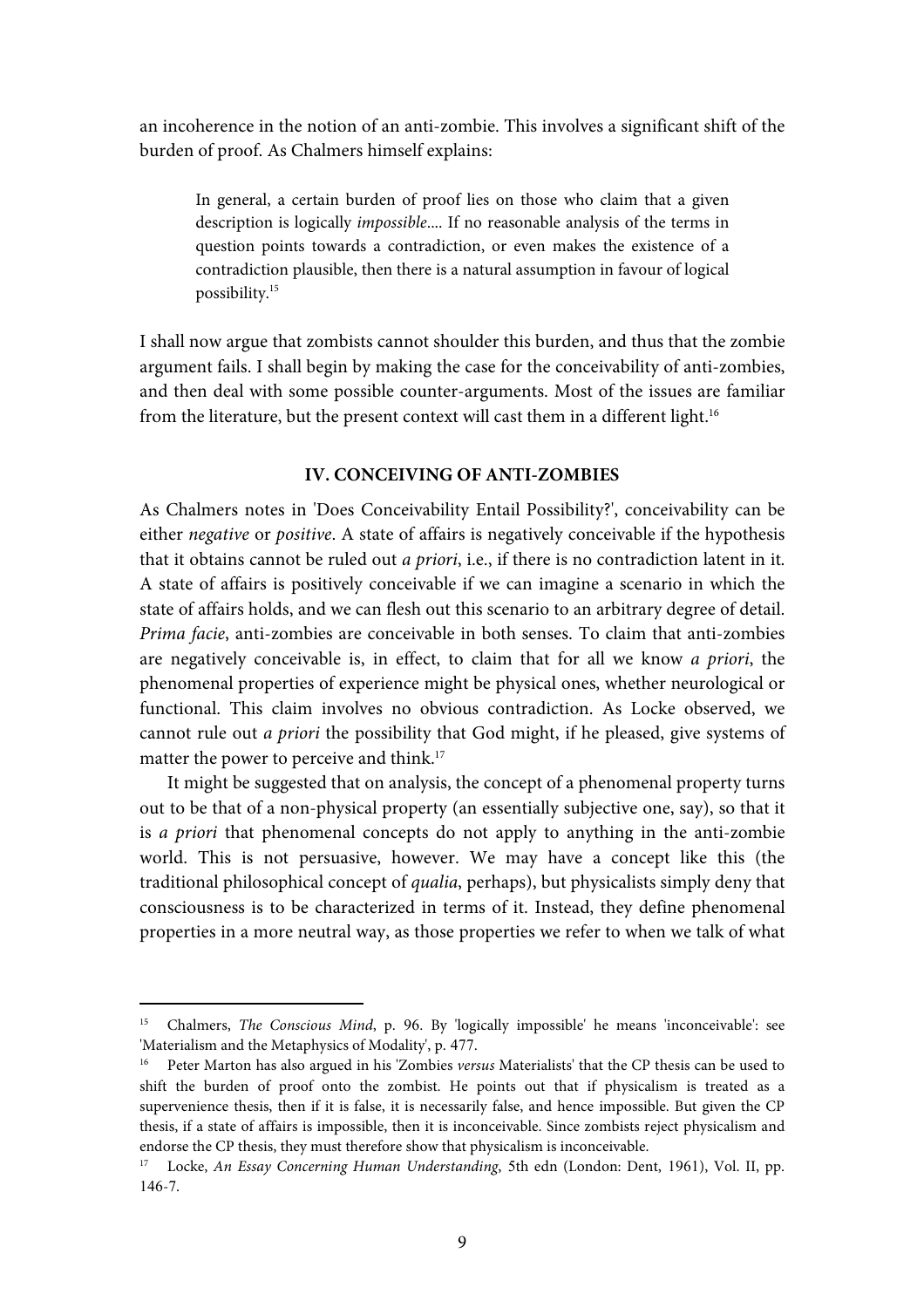our experiences are like, and on which we focus when we introspect our experiences. This definition does not preclude physicality.

 Nor is it obviously impossible to form a positive conception of how consciousness could be physical. At its simplest, imagining an anti-zombie involves conjoining the ideas of a bare physical duplicate and consciousness, and on the face of it this is no harder than disjoining them in the case of zombies. It is true that there is some imaginative resistance to the idea that consciousness might be physical. 'How could this', people sometimes ask, mentally indicating some experience, 'be just a neurological state?'. Difficulty is irrelevant here, however. Conceivability is all or nothing, and one state of affairs may be harder to imagine than another without being less conceivable. (It is, for example, much harder to imagine Ronald Reagan and Freddie Mercury being the same person than to imagine their being distinct, but the two scenarios are on a par with respect to primary conceivability.) Moreover, reluctance to think of consciousness as physical can be explained away by reference to the features of phenomenal concepts. It is generally agreed that these are not physical concepts (that is, they do not represent their objects as physical), and that their cognitive role is very different from that of physical concepts (unlike physical concepts, they are deployed in introspection, tend to trigger sensory images, and can be acquired only by those who have had appropriate sensory experiences). And this may suggest that the properties they pick out cannot be physical. But that, of course, would be a fallacy. It remains open that phenomenal concepts pick out neurological or functional states of some kind.

 Of course, this needs supplementing with some account of how phenomenal concepts could refer to physical properties, but it is not clear that this cannot be done. We need to imagine a creature subjectively just like us and with exactly the same physical structure as ours, but whose phenomenal concepts refer to physical features of its experiences. Exactly what would be required for this depends on the nature of phenomenal concepts and the means by which their reference is determined — things which are matters of considerable dispute. But I can at least sketch a plausible picture. It is widely agreed that phenomenal concepts pick out their referents directly, rather than by way of other properties contingently associated with them.<sup>18</sup> And I can flesh out this view by combining it either with a causal theory of reference, according to which phenomenal concept c refers to phenomenal property P if there is the right sort of causal dependency between tokenings of  $c$  and occurrences of P, or with a causalhistorical theory, according to which  $c$  refers to P if  $c$ -tokening has been selected to serve as an indicator of P. Such accounts are compatible with physicalism — indeed, they are incompatible with anything other than physicalism if the physical world is

<sup>&</sup>lt;sup>18</sup> See, e.g., Chalmers, 'The Content and Epistemology of Phenomenal Belief', in Q. Smith and A. Jokic (eds), Consciousness: New Philosophical Perspectives (Oxford UP, 2003), pp. 220-72; Loar, 'Phenomenal States'; Papineau, Thinking about Consciousness; Perry, Knowledge, Possibility, and Consciousness; M. Tye, Consciousness, Color, and Content (MIT Press, 2000), and 'A Theory of Phenomenal Concepts', in A. O'Hear (ed.), Minds and Persons (Cambridge UP, 2003), pp. 91- 105.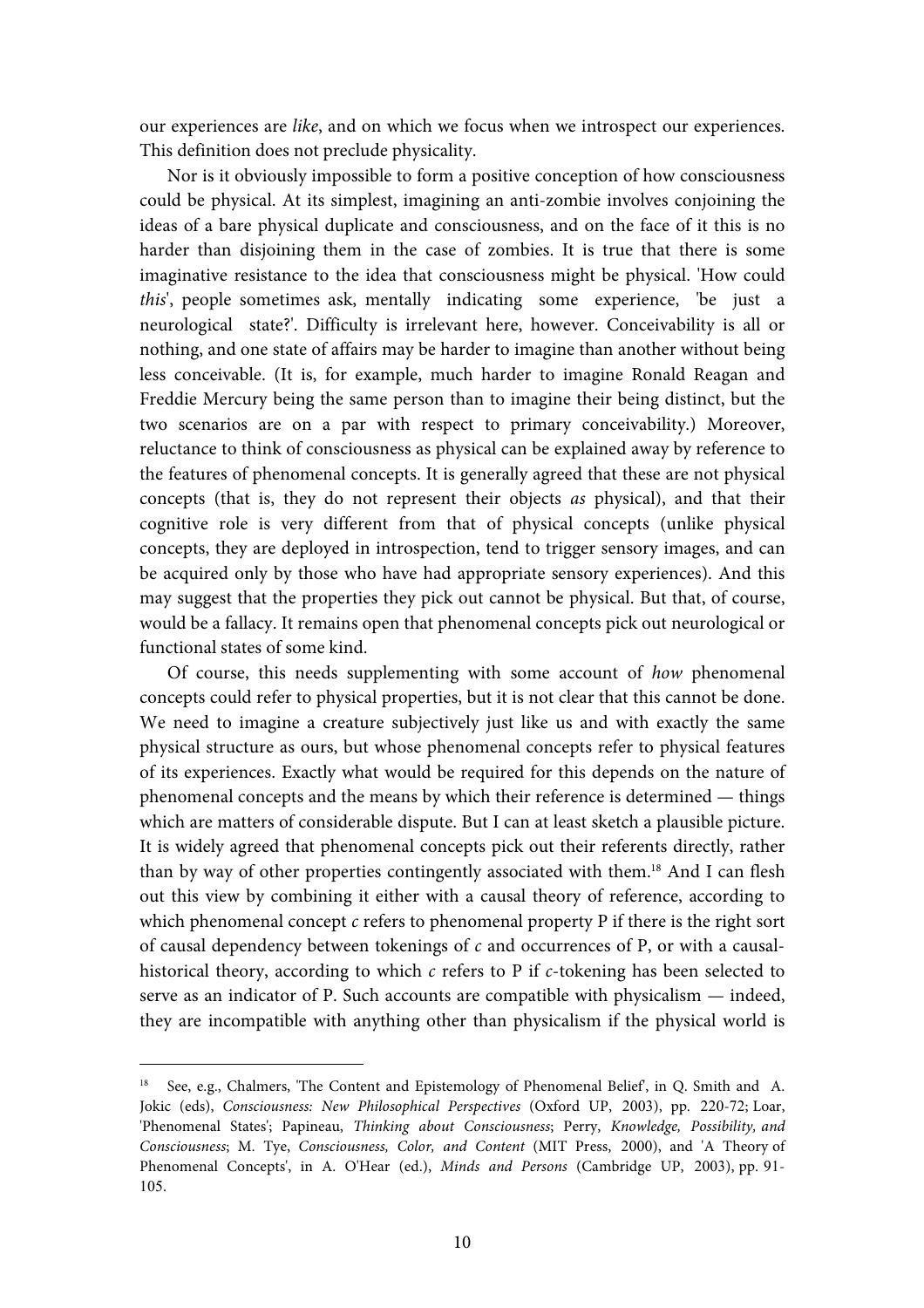causally closed. Of course, at present we do not know whether the postulated causal dependencies or selectional histories actually obtain, and so cannot be sure that the corresponding conceptions are coherent. (Empirical information is relevant here, even though we are concerned with primary conceivability, since the question is whether it is conceivable that our actual physical properties should be sufficient for consciousness, and to answer this question we need to know what our actual physical properties are.) But equally we do not know that the conceptions, or variants of them, are not coherent, so there is no argument here for denying the conceivability of antizombies.

#### **V. ZOMBIST RESPONSES**

What can zombists say in response to this? Is there some non-obvious incoherence in the description of an anti-zombie world? I can think of three possible lines of argument.

 First, zombists may query the coherence of the account of phenomenal concepts just outlined. It is arguable that physicalists should accept the following two claims: (i) phenomenal concepts and microphysical concepts both pick out their referents directly, rather than via associated properties; (ii) it is not a priori knowable that phenomenal concepts and microphysical concepts co-refer. As I mentioned, there is a strong case for thinking that phenomenal concepts refer directly, and physicalists will probably maintain that microphysical concepts refer directly too; denying this merely opens the door to Russellian monism. Claim (ii) is also plausible; it does not seem possible to determine that phenomenal concepts co-refer with microphysical ones simply by reflection on the concepts themselves. (It is true that if the anti-zombie argument is sound, there is a non-obvious a priori argument for that conclusion, but in the present context it would be question-begging to rely on it.) But then it follows that in order to conceive of an anti-zombie world we have to imagine not only that two sets of directly referring concepts co-refer, but also that it is not a priori knowable that they do so. The objection is that this cannot be done coherently. For the only explanation of how we can fail to know that two concepts co-refer is that at least one of them refers indirectly and we are ignorant of empirical facts linking the properties by which its reference is mediated with the referent of the other concept.<sup>19</sup> Thus if two concepts co-refer, then either it is a priori knowable that they do so or it is the case that at least one of them refers indirectly, by way of contingently associated properties. Following Papineau (Thinking about Consciousness, p. 92), I shall refer to this as the transparency thesis, since it is the thesis that if two directly referring concepts co-refer, then it is transparent that they do so.

 The objection touches on a large recent literature, but this will not be crucial to the overall argument of this paper and I shall confine myself to two brief comments. First,

<sup>19</sup> See Chalmers, The Conscious Mind, pp. 141-2, and 'Materialism and the Metaphysics of Modality', pp. 487-8. See also M. Lockwood, Mind, Brain and the Quantum (Oxford: Blackwell, 1989), pp. 136-7.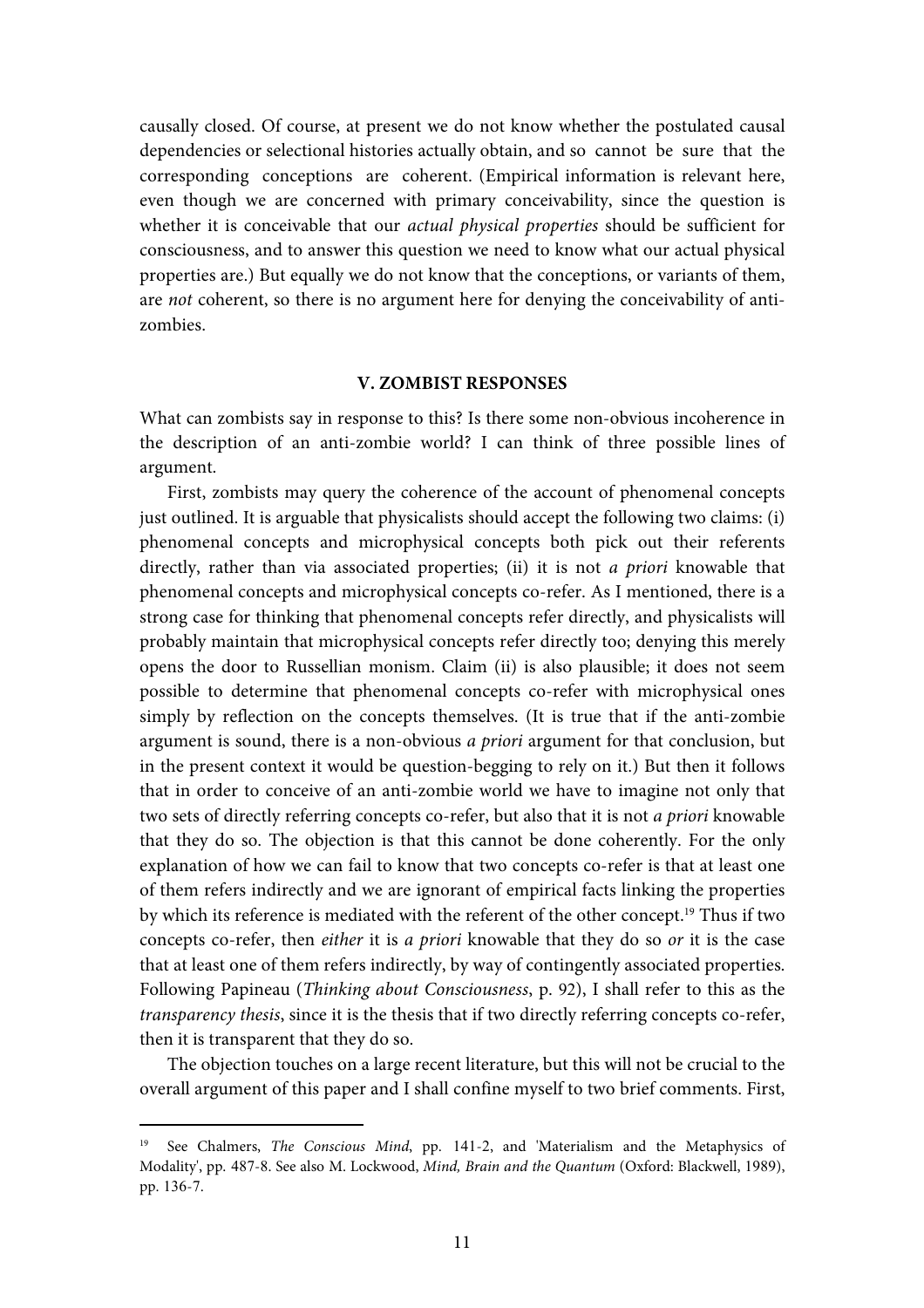ad hominem, the transparency thesis has a consequence which some dualists may find unattractive. For it entails that phenomenal concepts do not co-refer with *any* directly-referring theoretical concepts, including non-physical ones. This conclusion is unlikely to be welcomed by those dualists who hope to develop a science of consciousness which does more than merely tabulate psychophysical correlations (for example, one which seeks to explain consciousness in terms of more basic, protophenomenal properties.20 Secondly, and more importantly, if a causal or causal-cumhistorical theory of reference holds for phenomenal concepts, then the transparency thesis looks very implausible. For in that case the reference of these concepts will depend on causal and/or historical factors to which we have no a priori access, and it is very hard to see how it could be a priori knowable that they co-refer with certain other directly referring concepts.<sup>21</sup> It might be replied that this is not a response that advocates of the anti-zombie argument can make, since the transparency thesis is entailed by the CP thesis, which they accept. (The thought is that if the transparency thesis were false, then there would be numerous exceptions to the CP thesis, since it would be conceivable, but impossible, that identities involving directly referring terms should not hold.) This point is irrelevant, however, since we are here concerned with the argumentative burdens of zombists, not those of their opponents. The zombist must show that anti-zombies are inconceivable, regardless of whether the anti-zombie argument is sound.

 I think this reply is in essence a good one, though it would require more work to establish the case. I shall not pursue the matter here, however, since ultimately nothing will turn on it. (I shall explain why in a moment.)

The second option for zombists is to insist that since zombies are ideally conceivable, it follows, given the CP thesis, that anti-zombies are not. Chalmers (in 'The Two-Dimensional Argument against Materialism') takes this line in response to the metamodal argument for physicalism outlined earlier. The CP thesis is a priori, he argues, and it is conceivable that the microphysical facts  $p$  might hold without any given phenomenal fact q; so it is a priori that  $p \supset q$  is not necessary. Hence it is not ideally conceivable that  $p \supset q$  is necessary. (He offers a similar response to Yablo's god argument, arguing that a necessarily existing god is not ideally conceivable.) The problem with this tactic, however, is that it simply pits one conceivability intuition against another. The advocate of the anti-zombie argument can run an exactly parallel argument for the view that zombies are not ideally conceivable. In the cases discussed by Chalmers the issue is clouded by the presence of metamodal claims, but these are absent in the anti-zombie case, and the argument is straightforward. The CP thesis is a priori, anti-zombies are conceivable, so it is a priori that anti-zombies are possible and that zombies are not (since the possibility of one is incompatible with that of the other, as I showed above). Hence zombies are not ideally conceivable. It might be replied that it is harder to conceive of anti-zombies than of zombies, and thus that the

<sup>&</sup>lt;sup>20</sup> See, e.g., Chalmers, *The Conscious Mind*, p. 126.

 $21$  Papineau, Thinking about Consciousness, pp. 91-3.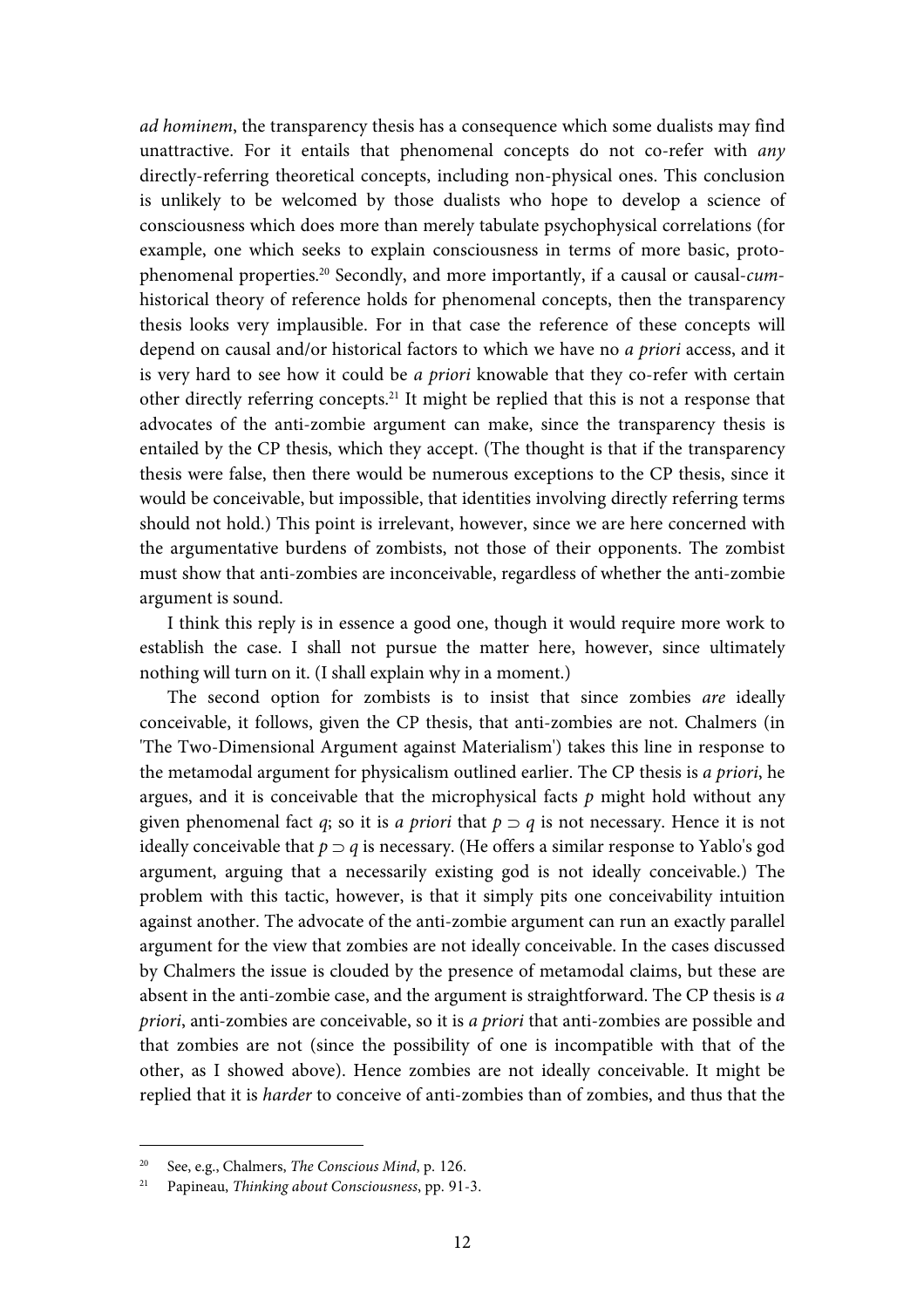zombie intuition should take priority over the anti-zombie one. But as I have already noted, difficulty is irrelevant here, and without some independent argument for the inconceivability of anti-zombies, it is hard to see why the anti-zombie intuition should be dismissed in this way. Chalmers himself proposes that neither the conceivability of physicalism nor its inconceivability should be used as a premise in argument, but I see no reason to accept this ban. If the claim that zombies are conceivable is admissible as a premise, then why should the parallel claim about anti-zombies not be admissible too?

 A third option for zombists would be to appeal to an a priori argument for the falsity of physicalism. The anti-zombie world is one in which physicalism is true, so if it is a priori that physicalism is false, then the description of the anti-zombie world is incoherent. But what anti-physicalist argument are zombists to draw on? They cannot invoke the zombie argument itself, on pain of begging the question. The zombie argument is sound only if anti-zombies are not conceivable, so we cannot appeal to the zombie argument in order to establish the inconceivability of anti-zombies. Zombists must therefore appeal to an independent anti-physicalist argument.

There are problems with this move, however. First, it is not clear that there is an independent argument against physicalism. Arguably, all the major arguments trade in one way or another on the conceivability of zombies. The key premise in the knowledge argument, for example, is that the phenomenal facts cannot be deduced from the physical ones — which is to say that zombies cannot be ruled out a priori, and are thus negatively conceivable. Secondly, and more importantly, the move would render the zombie argument itself redundant. If the only way of defending the zombie argument is with an independent argument for the same conclusion, then the zombie argument confers no additional plausibility on that conclusion.

The point can be made more formally. Let  $i$  be the claim that anti-zombies are inconceivable,  $d$  the claim that dualism is true,  $p_1$  the conjunction of the premises of the zombie argument, and  $p_2$  the conjunction of the premises of the independent argument for dualism.  $p_1$  entails *i*, as I showed earlier, and I am supposing for the moment that the only reason we have to believe  $i$  is that  $p_2$  entails  $d$  and  $d$  entails  $i$ . But then  $p_1$  will be only as plausible as  $p_2$ . Given that  $p_2$  itself entails  $d$ , this means that  $p_1$ cannot be more plausible than d independently is, and so does not confer any additional plausibility on d.

 The moral is that zombists need to identify grounds for thinking that anti-zombies are inconceivable, grounds which are (a) independent of the claim that zombies are conceivable, and (b) not themselves sufficient to entail the falsity of physicalism. It is now clear why the first response I considered, involving the transparency thesis, cannot save the zombie argument. For even if sound, it fails condition (b). The argument relies on three claims: (i) phenomenal concepts and microphysical concepts refer directly; (ii) it is not a priori knowable that phenomenal concepts and microphysical concepts co-refer; (iii) the transparency thesis is true. But these claims jointly entail that phenomenal concepts do not co-refer with microphysical ones —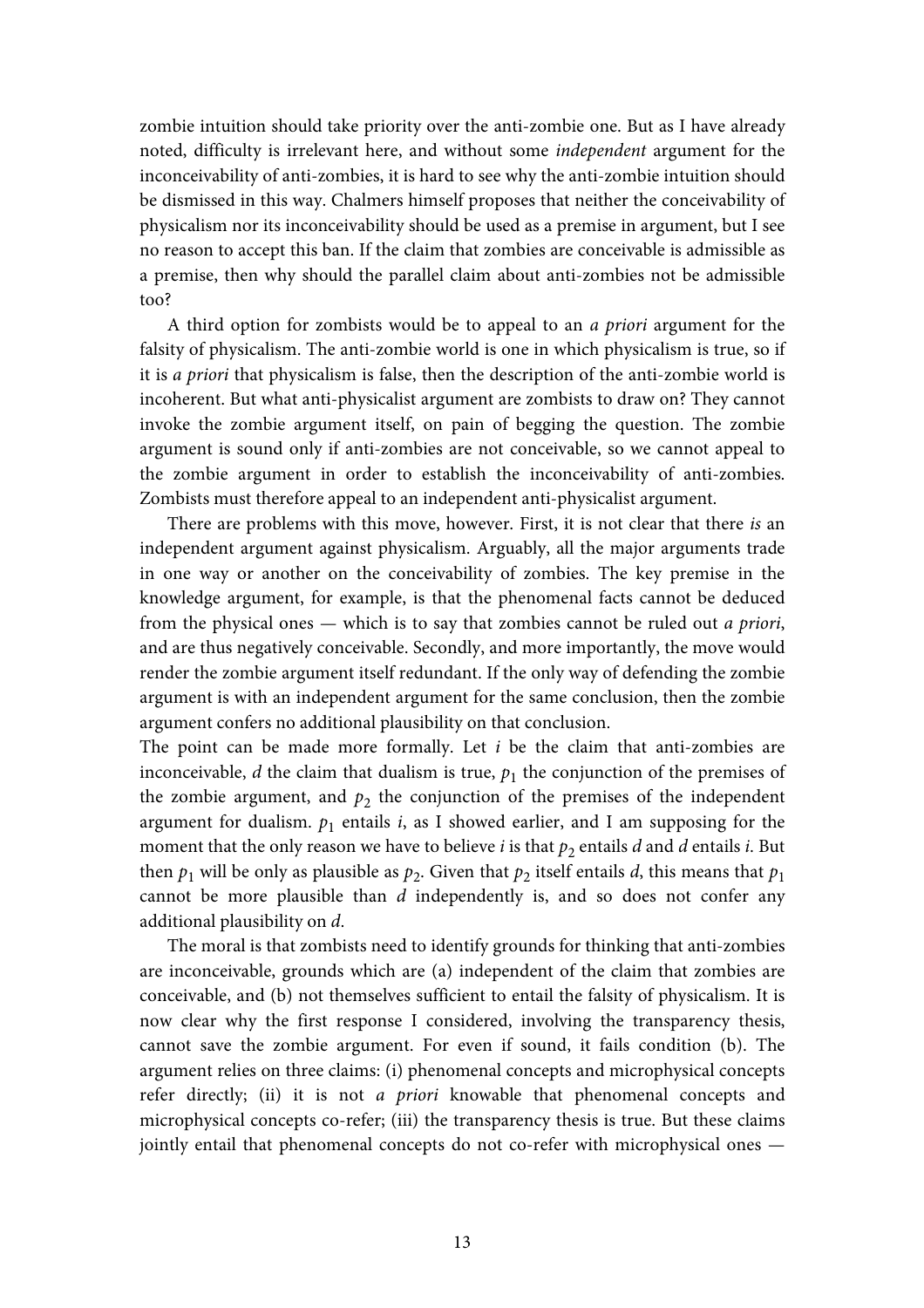that is, that physicalism is false. So the argument does not meet condition (b) and is not available to zombists.

 I suspect that a similar problem would beset any other attempt to demonstrate that the notion of an anti-zombie is incoherent. Even if a sound argument could be found, the considerations involved would independently entail the falsity of physicalism, making the zombie argument otiose. If this is right, then the zombie argument is either unsound or redundant, and the zombist's argumentative position is untenable.

### **VI. ENDORSING THE ARGUMENT?**

The anti-zombie argument was conceived as a tactical device to neutralize the zombie argument. Its primary function is to show that the CP thesis is a two-edged sword and should be rejected. The natural conclusion to draw is that both the zombie argument and the anti-zombie argument are flawed, for the same reason. This strategy should be congenial to type-B materialists, who accept that zombies are conceivable while denying that they are possible.

 But there is another option for the physicalist. One of the following three claims must be rejected: (i) the CP thesis is true; (ii) zombies are conceivable; (iii) antizombies are conceivable. And if one judges that the case for the CP thesis is stronger than the case for the conceivability of zombies, then one might decide to reject (ii) instead of (i), and endorse the anti-zombie argument. This line might be taken by a type-A materialist.

 Of course, in endorsing the anti-zombie argument, one would incur a corresponding burden of proof. One would need to produce grounds for thinking that zombies are inconceivable, grounds which are (a´) independent of the claim that antizombies are conceivable, and (b´) not themselves sufficient to entail the falsity of dualism. The prospects for doing this may actually be rather better than those for establishing the same for anti-zombies. Prima facie, a promising option would be to develop an argument for the view that phenomenal properties are functional properties, perhaps representational ones. This would entail the impossibility of zombies, which are supposed to be functional but not phenomenal duplicates, without trading on the anti-zombie intuition itself. And since functionalism does not entail physicalism, it would satisfy (b´) too. A further argument would be needed to establish that the functional properties in question are in fact physically realized — a need which the anti-zombie argument might supply.

These are only *prima facie* considerations, of course, and in any case it is unlikely that anyone would want to employ the anti-zombie argument in the role suggested, since there is a much simpler inductive argument from functionalism to physicalism. Given that all the other functional properties we know of appear to be physically realized, it is reasonable to infer that phenomenal ones will be, too, if they are functional.